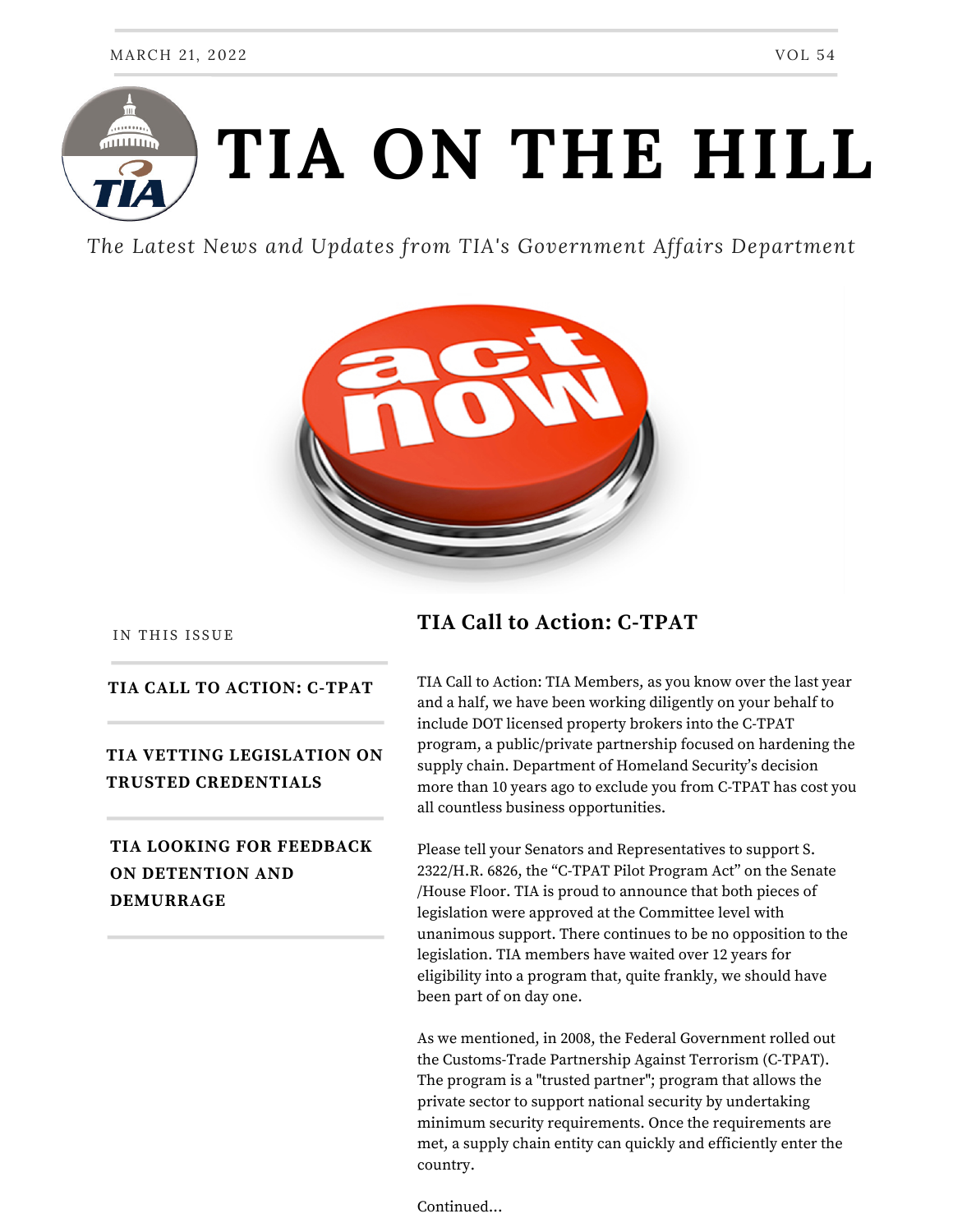Non-asset-based, DOT licensed property brokers were excluded from this. A broker, once entered, would open themselves up to new business opportunities.

Now with the help of Members of Congress from both sides of the aisle, S. 2322/ H.R. 6826 has been introduced and been voted on in Committee with no opposition. This legislation will allow up to 10 previously neglected companies to become C-TPAT Certified. Let's work together and get this legislation passed. Tell your elected official to co-sponsor the bills and to support Floor votes for S. 2322 and H.R. 6826!!

This link, with a pre-written note, calls on your elected leaders to co-sponsor and support S.2322 and H.R 6826. https://www.votervoice.net/Transportation/campaigns/86916/respond

## **TIA Vetting Legislation on Trusted Credentials**

TIA is reviewing a new bill that we believe would support our members. H.R. 6571, the "TSA Security Threat Assessment Application Modernization Act." H.R. 6571 is a bipartisan bill with 19 co-sponsors compromised of 16 Democrats and 3 Republicans. The bill has been referred to House Committee on Homeland Security. TIA has become close with the staff of Members on the Committee due to our effort relating to including TIA members in the C-TPAT program.

As many of you know from your experience with C-TPAT, following the terrorist attacks of 9/11, the Federal Government fundamentally changed the supply chain by adding more scrutiny and government involvement at every level including the Customs-Trade Partnership Against Terrorism (C-TPAT) program, Transportation Security Administration, (TSA) Transportation Worker Identification Credential (TWIC), hazardous materials endorsement (HME) and many more. By doing so they created layers of enrollment and never centralized or streamlined the process. The enrollment process is per program, not department-wide creating a scattered enrollment that unnecessarily costs money and man-hours. Our members are eager to enroll in these TSA programs to help grow their business and joining the public/private partnership that the Federal Government offers can be challenging.

The bill would direct the Administer of the Transportation Security Administration, over 24 months, to overhaul the current enrollment for the program into a single, standardized enrollment and renewal portal to align expiration dates and the process that individuals who are interested in these programs must take. The individual will be able to enroll in more than one of the programs at no additional cost. This legislation will save interested individuals both time and money.

If you have any feedback on this or any other issues you have heard about, please do not hesitate to reach out.